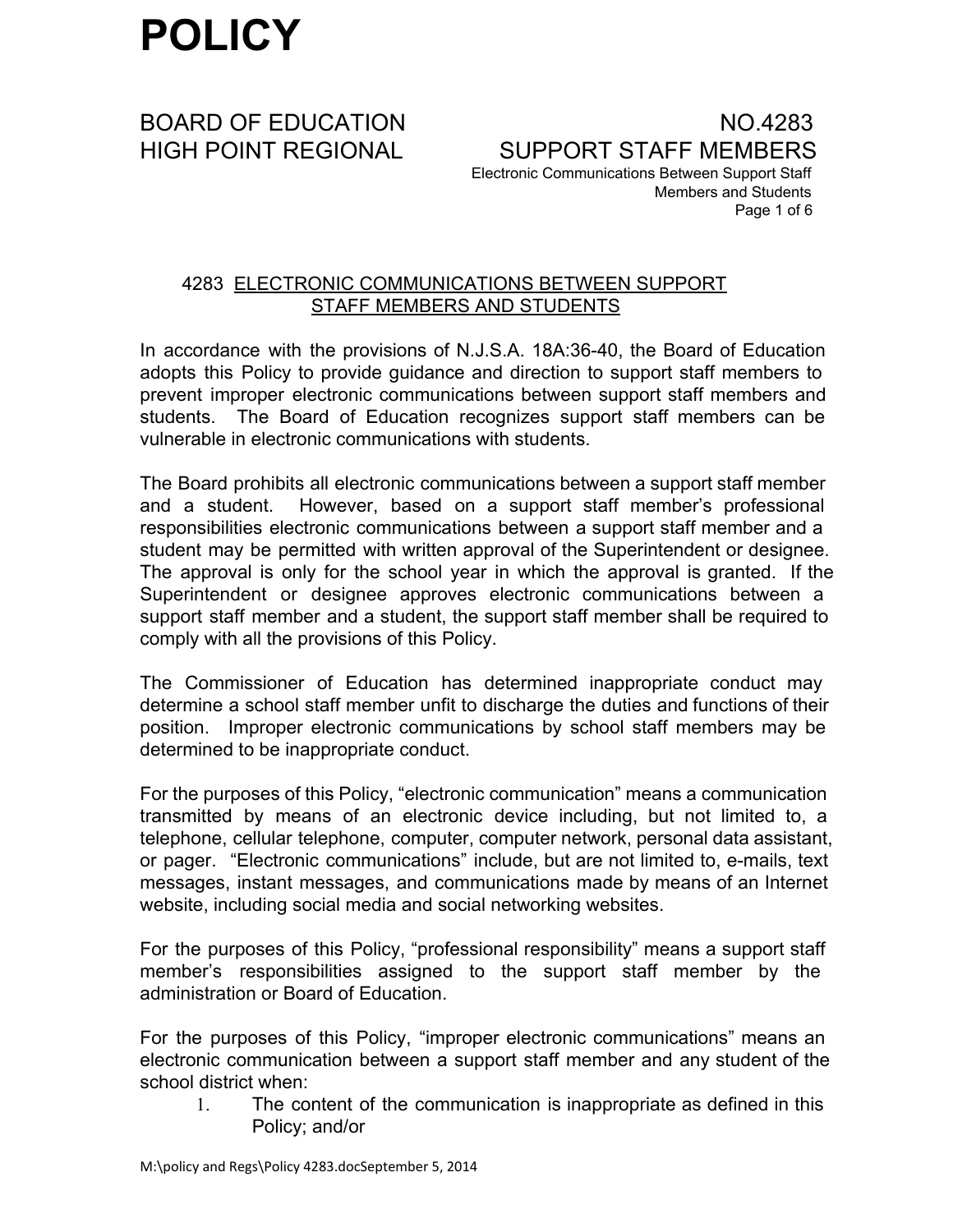BOARD OF EDUCATION NO.4283 HIGH POINT REGIONAL SUPPORT STAFF MEMBERS Electronic Communications Between Support Staff Members and Students Page 2 of 6

2. The manner in which the electronic communication is made is not in accordance with acceptable protocols for electronic communications between a support staff member and a student as defined in this Policy.

Inappropriate content of an electronic communication between a support staff member, who has been approved by the Superintendent or designee to have electronic communications, and a student includes, but is not limited to:

- 1. Communications of a sexual nature, sexually oriented humor or language, sexual advances, or content with a sexual overtone;
- 2. Communications involving the use, encouraging the use, or promoting or advocating the use of alcohol or tobacco, the illegal use of prescription drugs or controlled dangerous substances, illegal gambling, or other illegal activities;
- 3. Communications regarding the support staff member's or student's past or current romantic relationships;
- 4. Communications which include the use of profanities, obscene language, lewd comments, or pornography;
- 5. Communications that are harassing, intimidating, or bullying;
- 6. Communications requesting or trying to establish a personal relationship with a student beyond the support staff member's professional responsibilities;
- 7. Communications related to personal or confidential information regarding another school staff member or student; and
- 8. Communications between the support staff member and a student that the Commissioner of Education would determine to be inappropriate in determining the support staff member is unfit to discharge the duties and functions of their position.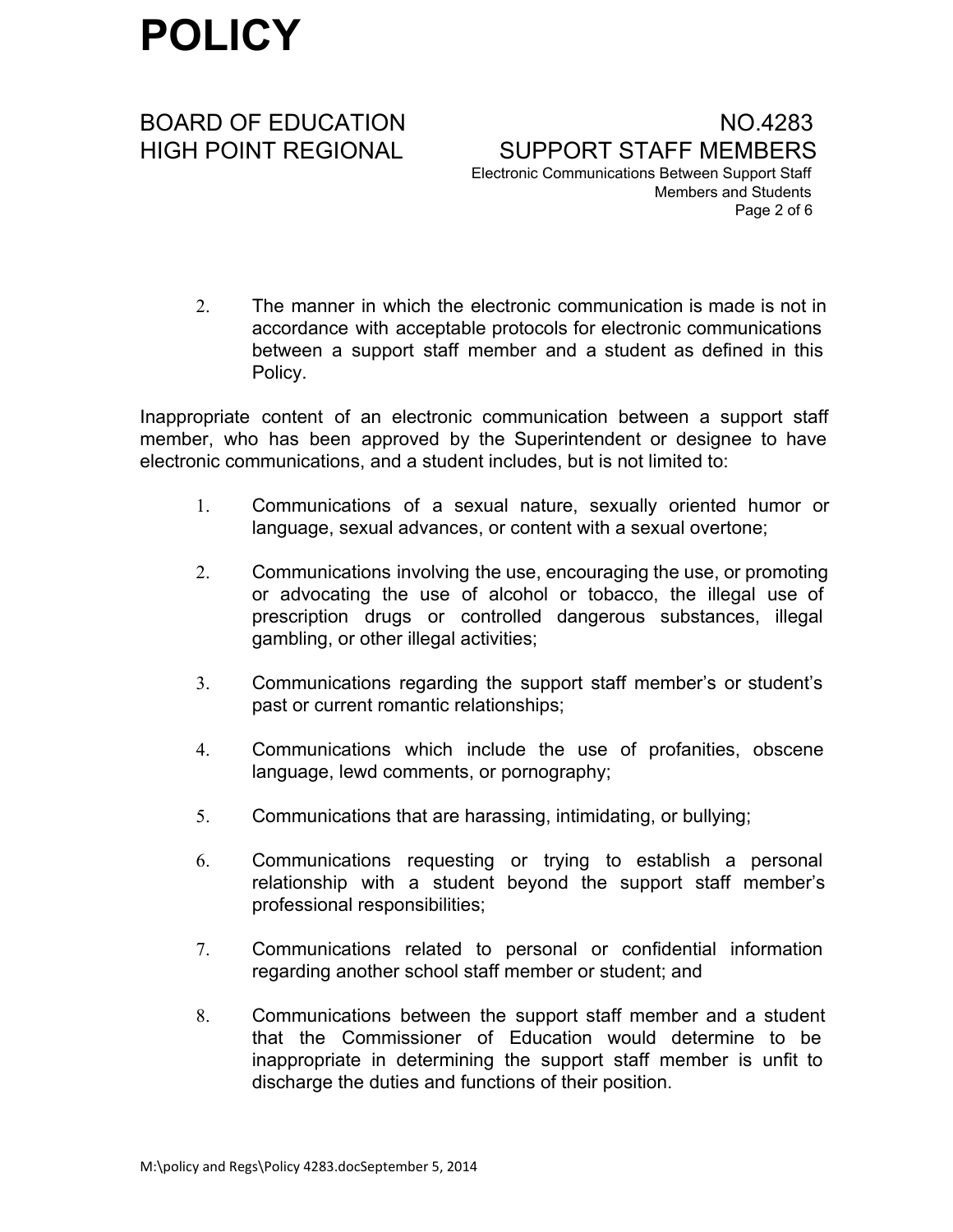BOARD OF EDUCATION NO.4283 HIGH POINT REGIONAL SUPPORT STAFF MEMBERS Electronic Communications Between Support Staff Members and Students Page 3 of 6

The following acceptable protocols for all electronic communications between a support staff member, who has been approved by the Superintendent or designee to have electronic communications, and a student shall be followed:

- 1. EMail Electronic Communications Between a Support Staff Member and a Student
	- a. All e-mails between a support staff member and a student must be sent or received through the school district's e-mail system. The content of all e-mails between a support staff member and a student shall be limited to the staff member's professional responsibilities regarding the student.
	- b. A support staff member shall not provide their personal e-mail address to any student. If a student sends an e-mail to a support staff member's personal e-mail address, the staff member shall respond to the e-mail through the school district e-mail system and inform the student his/her personal e-mail address shall not be used for any electronic communication between the support staff member and the student.
	- c. A support staff member's school district email account is subject to review by authorized school district officials. Therefore, a support staff member shall have no expectation of privacy on the school district's e-mail system.
- 2. Cellular Telephone Electronic Communications Between a Support Staff Member and a Student
	- a. Communications between a support staff member and a student via a personal cellular telephone shall be prohibited.
		- (1) However, a support staff member may, with prior approval of the Principal or designee, communicate with a student using their personal cellular telephone if the need to communicate is directly related to the support staff member's professional responsibilities for a specific purpose such as a field trip, athletic event, co-curricular activity, etc. Any such approval for cellular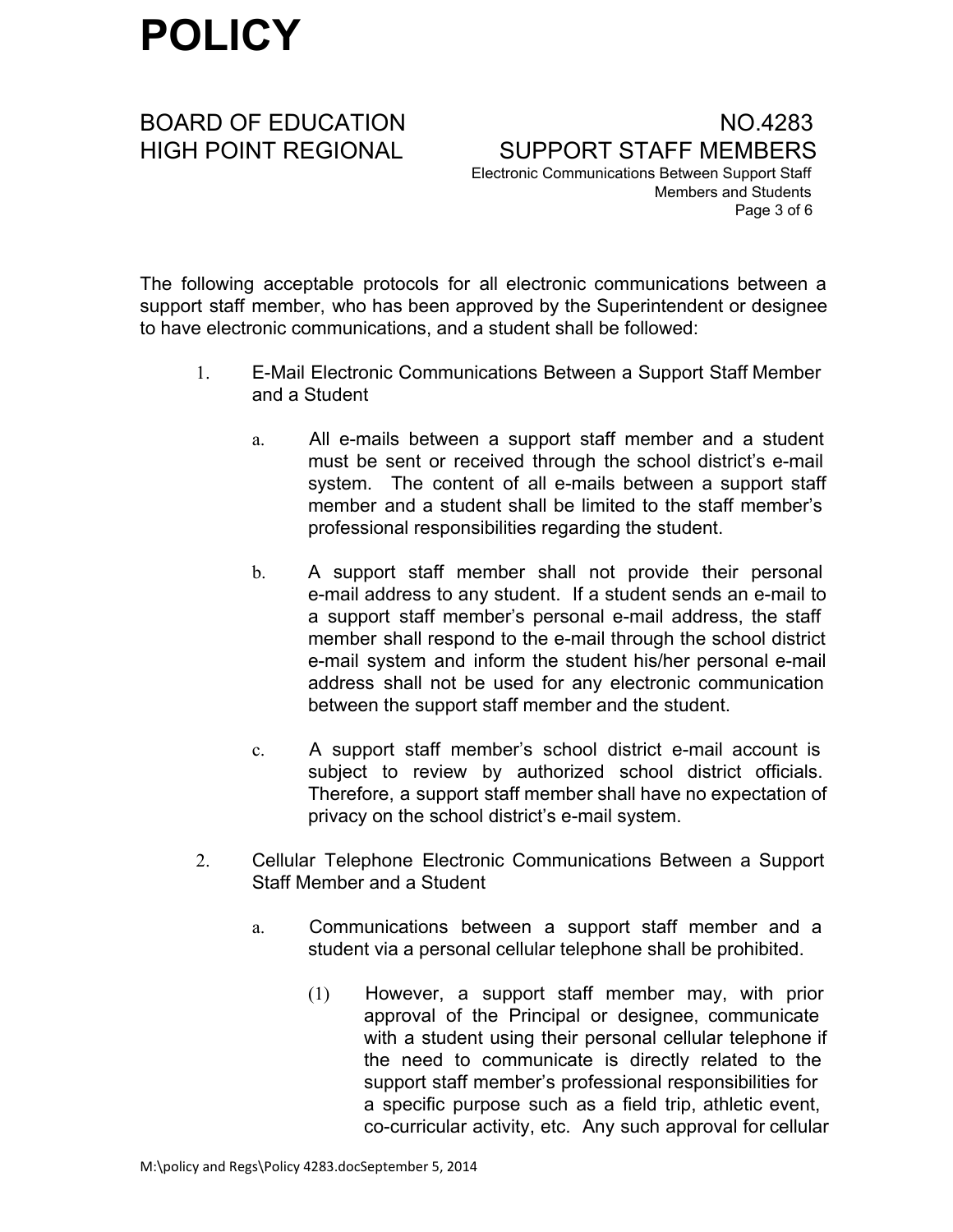telephone communications shall not extend beyond the specific field trip, athletic event, co-curricular activity, etc. approved by the Principal or designee.

- 3. Text Messaging Electronic Communications Between Support Staff Members and Students
	- a. Text messaging communications between a support staff member and an individual student are prohibited.
		- (1) However, a support staff member may, with prior approval of the Principal or designee, text message students provided the need to text message is directly related to the support staff member's professional responsibilities regarding the student. Any such text message must be sent to every student in the class or every member of the co-curricular activity. Any such approval for text messaging shall not extend beyond the activity approved by the Principal or designee.
- 4. Social Networking Websites and other Internet-Based Social Media Electronic Communications Between Support Staff Members and a **Student** 
	- a. A support staff member is prohibited from communicating with any student through the support staff member's personal social networking website or other Internet-based website. Communications on personal websites are not acceptable between a support staff member and a student.
	- b. A support staff member shall not accept "friend" requests from any student on their personal social networking website or other Internet-based social media website. Any communication sent by a student to a support staff member's personal social networking website or other Internet-based social media website shall not be responded to by the support staff member and shall be reported to the Principal or designee by the support staff member.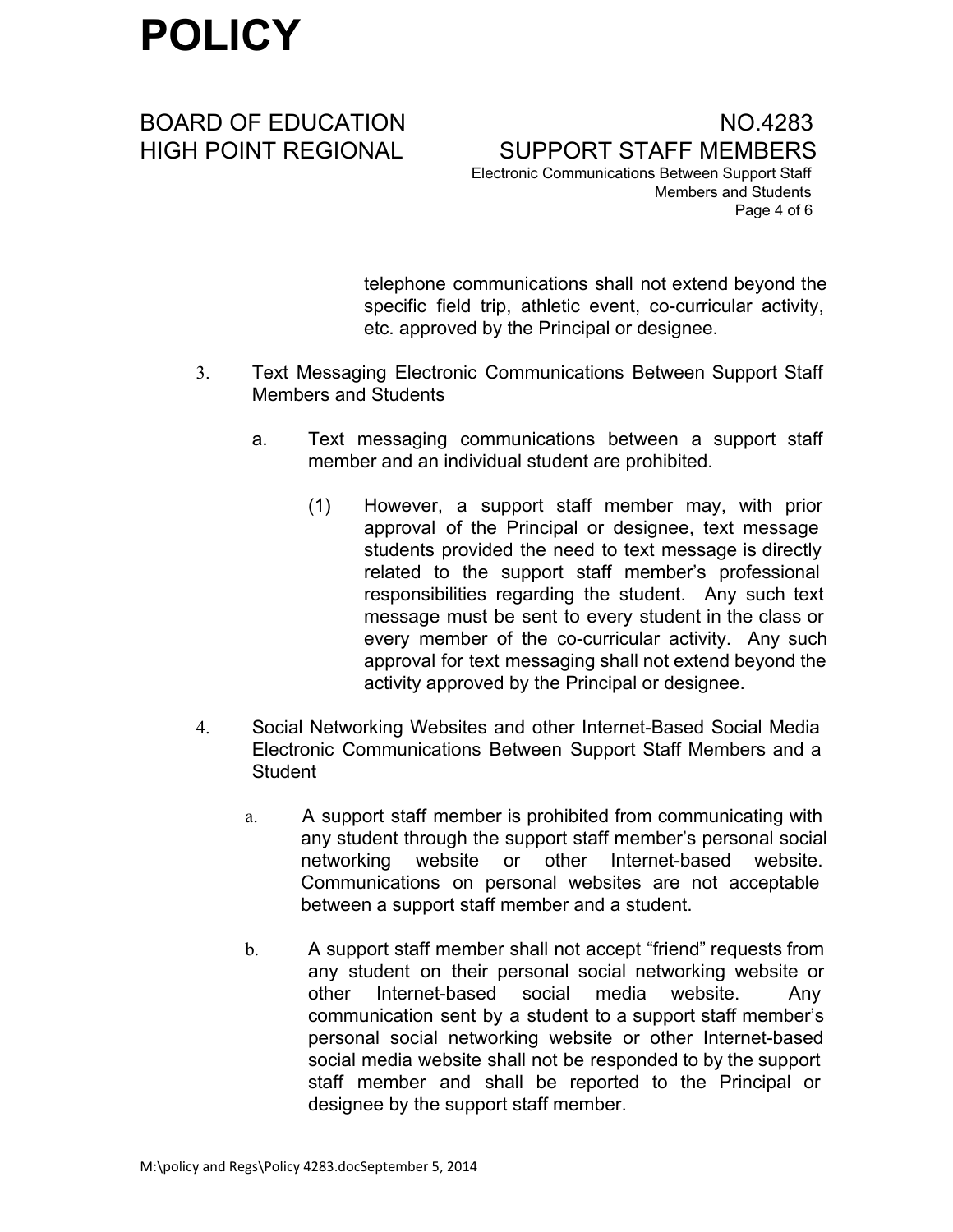BOARD OF EDUCATION NO.4283 HIGH POINT REGIONAL SUPPORT STAFF MEMBERS Electronic Communications Between Support Staff Members and Students Page 5 of 6

- c. If a support staff member has a student(s) as a "friend" on their personal social networking website or other Internet-based social media website they must permanently remove them from their list of contacts upon Board adoption of this Policy.
- d. Communication between a support staff member and a student through social networking websites or other Internet-based social media websites is only permitted provided the website has been approved by the Principal or designee and all communications or publications using such websites are available to: every student in the class; every member of the co-curricular activity and their parents; and the Principal or designee.

### Reporting Responsibilities

- 1. In the event a student sends an electronic communication to a support staff member who has not been approved by the Superintendent or designee to have electronic communications, the support staff member shall report the communication to the Principal or designee. The Principal or designee will take appropriate action to have the student discontinue such electronic communications. Electronic communications by a support staff member or a student where such communications are not approved by the Superintendent or designee may result in appropriate disciplinary action.
- 2. In the event a student sends an improper electronic communication, as defined in this Policy, to a support staff member who has been approved by the Superintendent or designee to receive electronic communications, the support staff member shall report the improper electronic communication to the Principal or designee. The Principal or designee will take appropriate action to have the student discontinue such improper electronic communications. Improper electronic communications by a support staff member or a student may result in appropriate disciplinary action.

A support staff member and student may be exempt from the provisions outlined in this Policy if a support staff member and student are relatives. The support staff member and the student's parent shall submit notification to the Principal of the